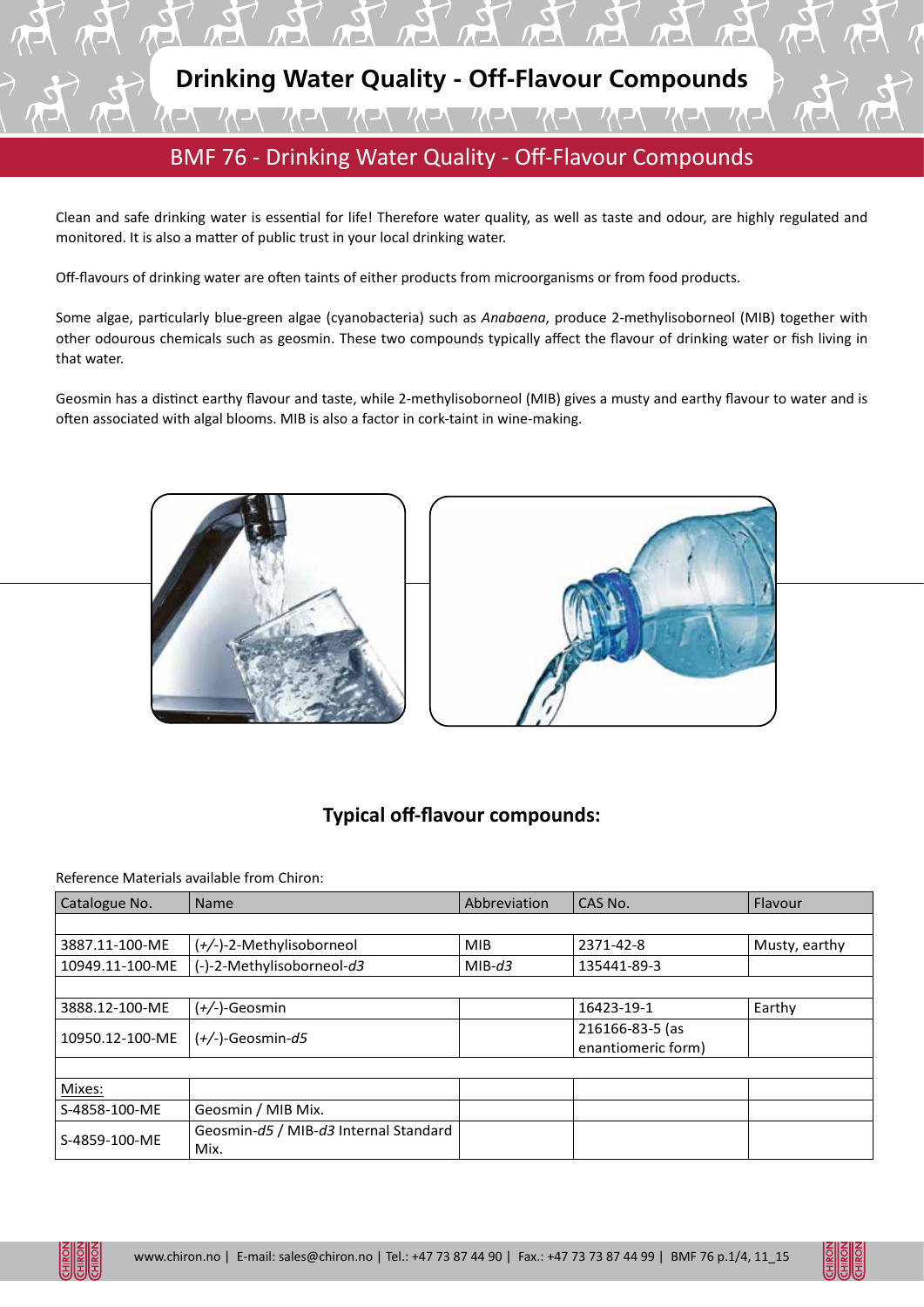

BMF 76 - Drinking Water Quality - Off-Flavour Compounds









2-Methylisoborneol (d3)

Geosmin (d5)

## **Other off-flavour compounds:**

Skatole (3-methylindole) is a mildly toxic compound, which occurs in faeces (produced in the mammalian digestive tract) and has a strong faecal odour. In lower concentrations it has a flowery smell.

Methional is a degradation product of methionine. It is a notable flavour in potato based snacks, i.e. potato chips.

Three haloanisoles can cause "musty" odors in commercial wines:

- 1. TCA (2,4,6-trichloroanisole) is formed from chlorination of natural wood-phenol and transformed to anisol by biomethylation.
- 2. TeCA (2,3,4,6-tetrachloroanisol) is formed from the wood preservative TeCP by biomethylation.
- 3. TBA (2,4,6-tribromoanisol) is formed from the flame retardant TBP (2,4,6-tribromophenol by biomethylation).

3-Methyl-2-buten-1-thiol (MBT) has a strong smell typical of sulfur compounds. MTB is formed when beer is exposed to daylight.

Nootkatone is the most important aroma compound of grapefruit.

Carvone occurs in two enantiometic forms, the *(R)*-isomer smells like spearmint, while the mirror image the *(S)*- form smells like caraway.

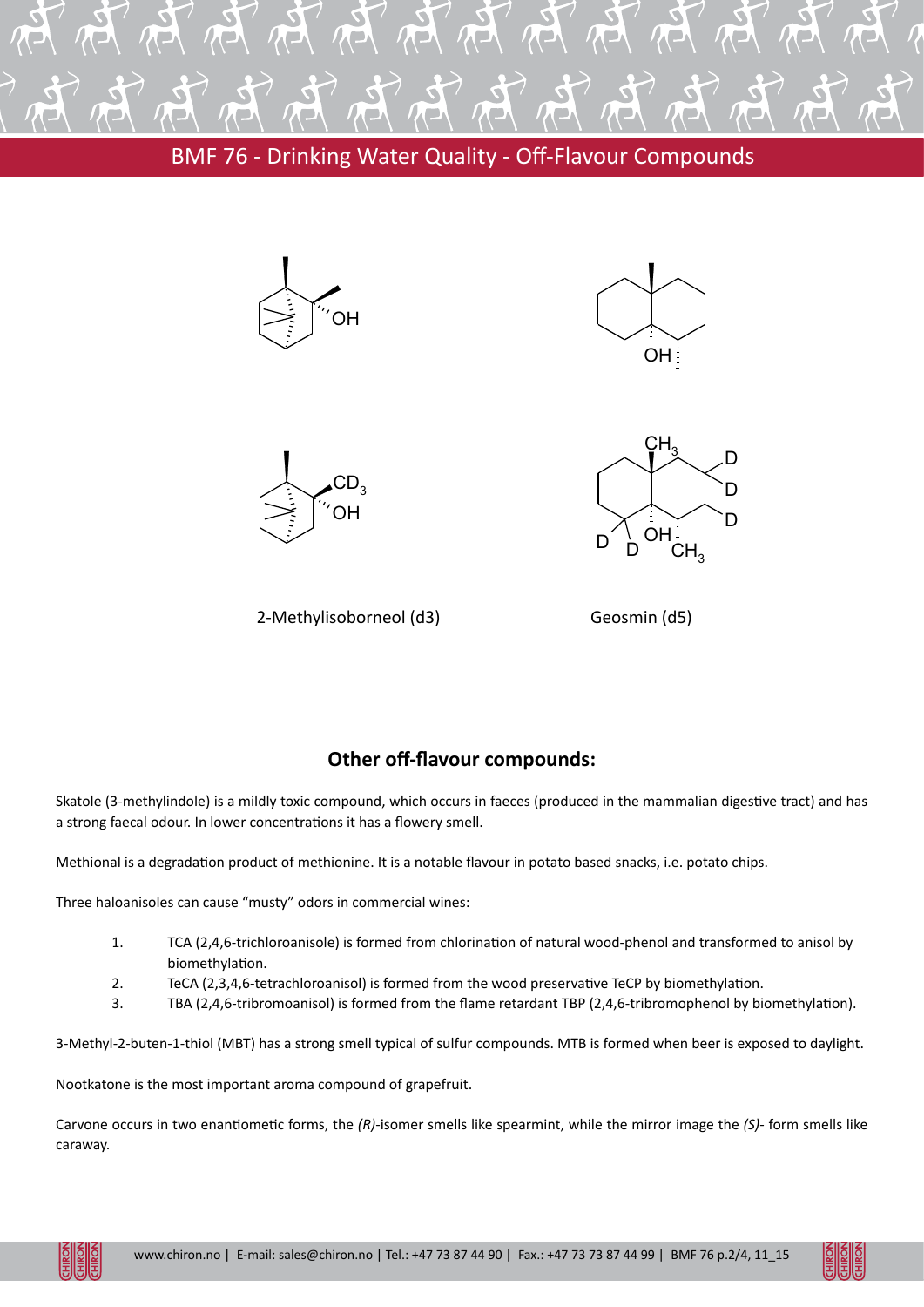

BMF 76 - Drinking Water Quality - Off-Flavour Compounds

## **Reference materials available from Chiron:**

| Catalogue No.   | Name                                      | Abbrev. / Alternative name | CAS No.       | Flavour                |  |  |  |
|-----------------|-------------------------------------------|----------------------------|---------------|------------------------|--|--|--|
|                 |                                           |                            |               |                        |  |  |  |
| 3886.9-100-ME   | Skatole                                   | 3-Methylindole             | 84-34-1       | Faecal odour           |  |  |  |
| 10951.9-100-ME  | Skatole-d3                                | 3-Methyl-d3-indole         | 111399-60-1   |                        |  |  |  |
| 10952.9-100-ME  | Skatole-d8                                | 3-Methyl-d3-indole-d5      | 697807-03-7   |                        |  |  |  |
|                 |                                           |                            |               |                        |  |  |  |
| 3890.4-100-ME   | Methional                                 | 3-Methylpropionaldehyde    | 3268-49-3     | Potato based<br>snacks |  |  |  |
|                 |                                           |                            |               |                        |  |  |  |
| 11295.7-100-ME  | 2,3,4-Trichloroanisol                     | 234-TCA                    | 54135-80-7    |                        |  |  |  |
| 2476.7-K-IP     | 2,3,6-Trichloroanisol                     | 236-TCA                    | 50375-10-5    |                        |  |  |  |
| 3889.7-100-ME   | 2,4,6-Trichloroanisol                     | 246-TCA                    | $87 - 40 - 1$ | Musty, cork taint      |  |  |  |
| 10959.7-100-ME  | 2,4,6-Tribromoanisol-d3                   | $TCA-d3$                   | 1219798-64-7  |                        |  |  |  |
| 10953.9-100-ME  | 2,4,6-Trichloroanisol-d5                  | $TCA-d5$                   | 352439-08-8   |                        |  |  |  |
| 10954.9-100-ME  | 2,3,4,5-Tetrachloroanisol                 | <b>TeCA</b>                | 938-22-7      | Musty, cork taint      |  |  |  |
| 2475.7-K-IP     | 2,4,6-Tribromoanisol                      | <b>TBA</b>                 | 607-99-8      | Musty, cork taint      |  |  |  |
| 10955.7-100-ME  | 2,4,6-Tribromoanisol-d5                   | $TBA-d5$                   | 1219795-33-1  |                        |  |  |  |
|                 |                                           |                            |               |                        |  |  |  |
| 3893.5-100-ME   | 3-Methyl-2-buten-1-thiol                  | <b>MBT</b>                 | 5287-45-6     | Sulfur smell in beer   |  |  |  |
| 10956.5-100-ME  | 3-Methyl-d3-2-butene-<br>4,4,4-d3-1-thiol |                            | 1189879-84-2  |                        |  |  |  |
|                 |                                           |                            |               |                        |  |  |  |
| 3891.15-100-ME  | Nootkatone                                |                            | 4674-50-4     | Grapefruit             |  |  |  |
| 3892.10-100-ME  | $(+/-)$ -Carvone                          |                            | 99-49-5       |                        |  |  |  |
| 10957.10-100-ME | $(S)-(+)$ -Carvone                        |                            | 2244-16-8     | Caraway                |  |  |  |
| 10958.10-100-ME | $(R)$ - $(-)$ -Carvone                    |                            | 6485-40-1     | Spearmint              |  |  |  |
| 9333.13-100-IO  | <b>B-lonone</b>                           |                            | $79 - 77 - 6$ | Rose oil               |  |  |  |
| 11296.10-100-IO | <b>B-Cyclocitral</b>                      |                            | 432-25-7      | Citrus fruits          |  |  |  |

## *References:*

*Izaguirre and Taylor (2004). "A Guide to Geosmin and MIB-producing Cyanobacteria in the United States". Water Science Technology 49 (9) 19-24.bp.114.149252.*